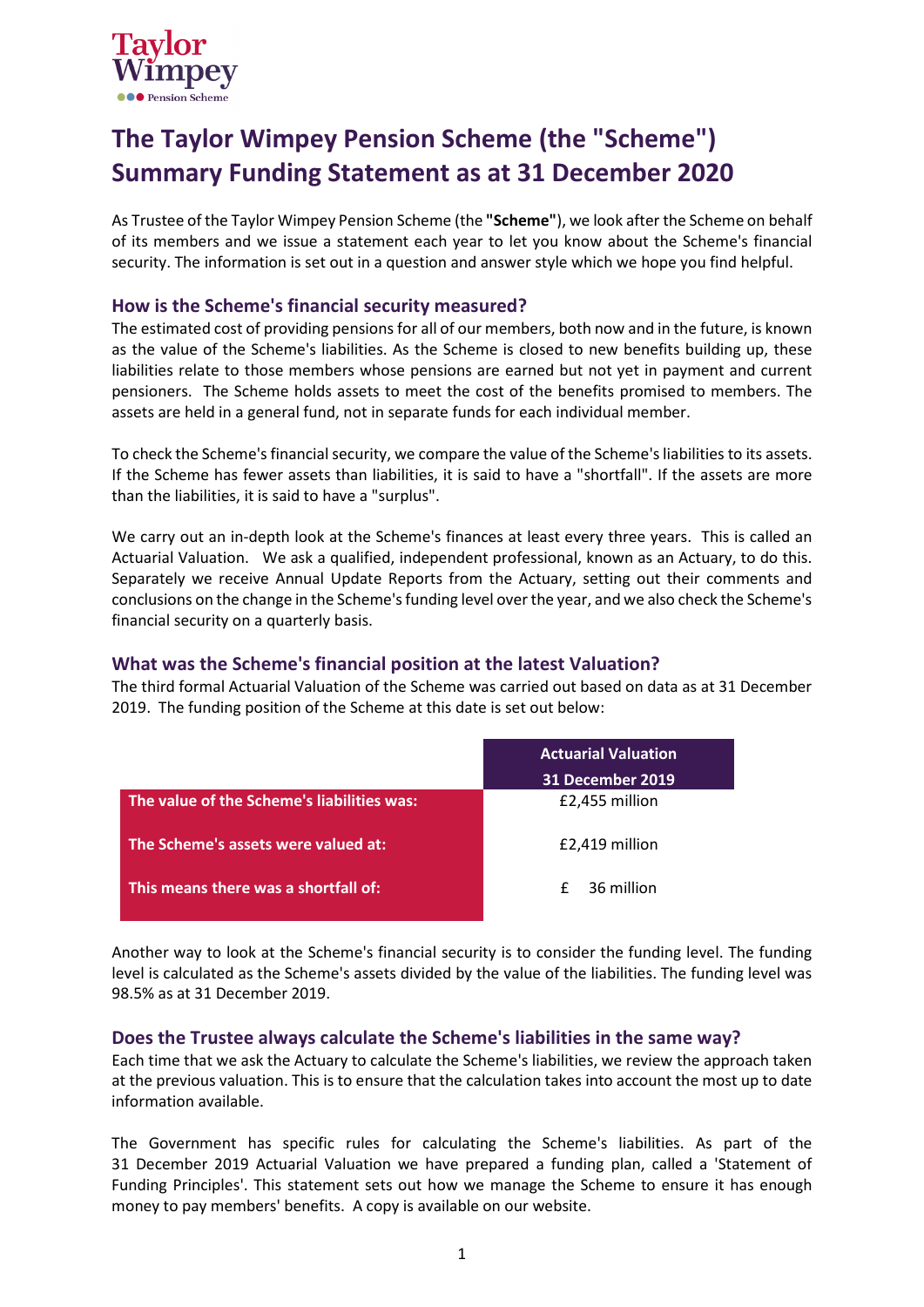

# **Has the financial position of the Scheme changed since the Valuation?**

Yes. In addition to the triennial Actuarial Valuation, the Scheme Actuary provides an annual report to the Trustee showing how the financial position of the Scheme has changed since the last triennial Actuarial Valuation. The latest Annual Update Report received from the Actuary confirmsthe financial position of the Scheme as at 31 December 2020.

|                                            | <b>Actuarial Valuation</b> | <b>Annual Update</b> |
|--------------------------------------------|----------------------------|----------------------|
|                                            | <b>31 December 2019</b>    | 31 December 2020     |
| The value of the Scheme's liabilities was: | £2,455 million             | £2,563 million       |
| The Scheme's assets were valued at:        | £2,419 million             | £2,517 million       |
| This means there was a shortfall of:       | 36 million<br>f            | 46 million           |

Since the Actuarial Valuation at 31 December 2019, the deficit has increased slightly to £46 million, with a funding level of 98.2%. This is due to changes in financial conditions experienced during 2020 partially as a result of the COVID-19 pandemic.

*However, the position has improved during 2021 and at the time of writing, the Scheme is now in a surplus position with a funding level of over 100%.* 

## **Is the shortfall going to be paid off?**

Yes. Following the 2016 Actuarial Valuation, the Company agreed to contribute £40 million each year to the Scheme up to 31 December 2020. This was extended to 31 March 2021 because the Company – with the agreement of the Trustees – deferred payment of contributions for 3 months in 2020 because of COVID-19.

No further contributions were needed after 31 March 2021 due to the small shortfall in the Scheme's funding at 31 December 2019 and taking into account the Company contributions paid since then.

However, to provide the Scheme with additional financial security, the Company has agreed to contribute up to £20 million each year into a separate jointly-controlled, bank account (known as an escrow account). Contributions of £10 million will be guaranteed for the first six months, after which they will be subject to a quarterly review of the Scheme's funding level. If at any point the funding level is more than 100% the contributions will be suspended. If the funding level subsequently falls below 98% then the contributions will be restarted.

The funds in the escrow account will be held in cash and paid to the Trustees in certain agreed circumstances as follows:

- if the funding level of the Scheme falls below 95% for more than two consecutive quarters;
- if the Company becomes insolvent; and
- if there is a shortfall on the Scheme's long-term funding basis at 30 June 2028.

Any remaining funds in the escrow account not paid to the Scheme will be returned to the Company in 2028.

#### **Is my pension guaranteed?**

Our aim is for there to be enough money in the Scheme to pay pensions now and in the future, but this depends, like all schemes, on the Company carrying on in business and continuing to pay for the Scheme.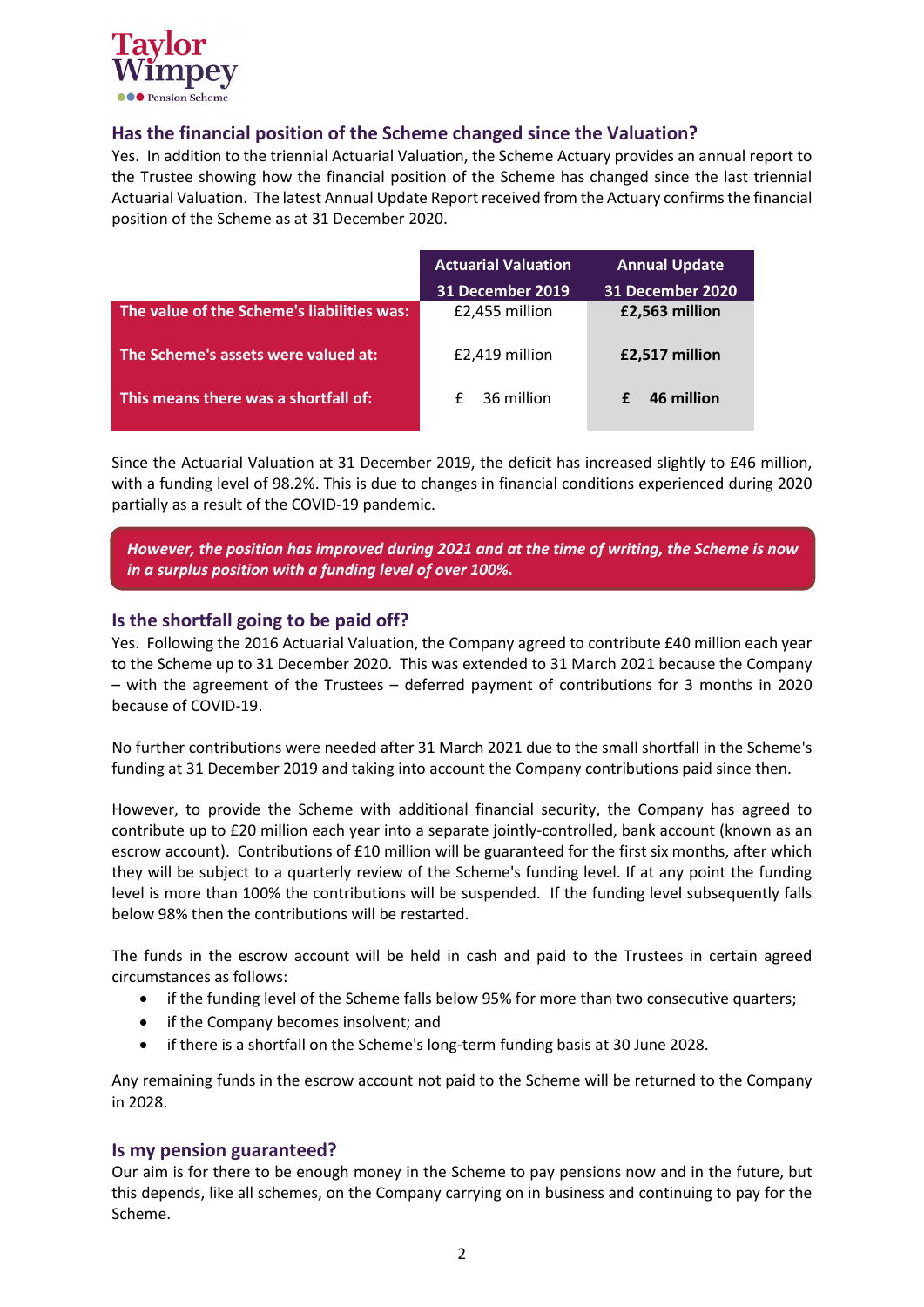

In the unlikely event that the Company goes out of business or decides to stop paying for the Scheme, it must ensure that the Scheme has sufficient assets to buy the full benefits of all members with an insurance company. This event would be called the Scheme "wind-up".

The comparison of the Scheme's assets to the cost of buying the benefits from an insurance company is known as the "solvency position".

# **Is there enough money in the Scheme to provide my full benefits if the Scheme was wound-up?**

The Actuarial Valuation at 31 December 2019 showed that the Scheme's assets were not sufficient to pay for the full benefits of all members to be provided by an insurance company if the Scheme had wound-up at that date. The cost of buying out benefits with an insurance company is high as insurers take a very cautious view of the future and need to make a profit, as demonstrated by the figures below:

|                                                           | <b>Actuarial Valuation</b> |
|-----------------------------------------------------------|----------------------------|
|                                                           | <b>31 December 2019</b>    |
| The liabilities if the Scheme were to be wound-up were:   | £3,363 million             |
| (ie the estimated cost of buying out the benefits with an |                            |
| insurance company)                                        |                            |
| The Scheme's assets were valued at:                       | $£2,434$ million*          |
| This means that there was a shortfall of:                 | f 929 million              |

*\*Note:* The asset value here is higher than the main valuation. This is because the Scheme's insurance policies are valued differently when considered on a winding-up basis.

The fact that we have shown the solvency position does not mean that the Company is thinking of winding up the Scheme. It is just another piece of information we hope will help you understand the financial security of your benefits.

# **What happens if the Scheme is wound-up and there is not enough money to pay for all my benefits?**

In the unlikely event that the Scheme winds up, and does not have enough money to cover the cost of buying all members' benefits with an insurer, the Trustee would apply to the Pension Protection Fund (PPF) which is a fund set up by the Government to pay benefits to members if the Scheme is wound-up. If this happens, the pension you would receive may be less than the full benefit you have earned in the Scheme, depending on your age and when your benefits are earned.

Further information and guidance is available on the PPF website at: [www.ppf.co.uk.](http://www.ppf.co.uk/)

#### **When is the next Actuarial Valuation?**

The next Actuarial Valuation date has an effective date of 31 December 2022. It can take up to 15 months to finalise the results of each valuation.

## **Can I leave the Scheme before I am due to retire?**

You can leave the Scheme before you retire by transferring your benefits into another registered pension arrangement.

**However, if you are thinking of transferring your pension benefits you should consult a professional adviser, such as an independent financial adviser, before taking any action. The law prevents us from providing you with financial advice.**